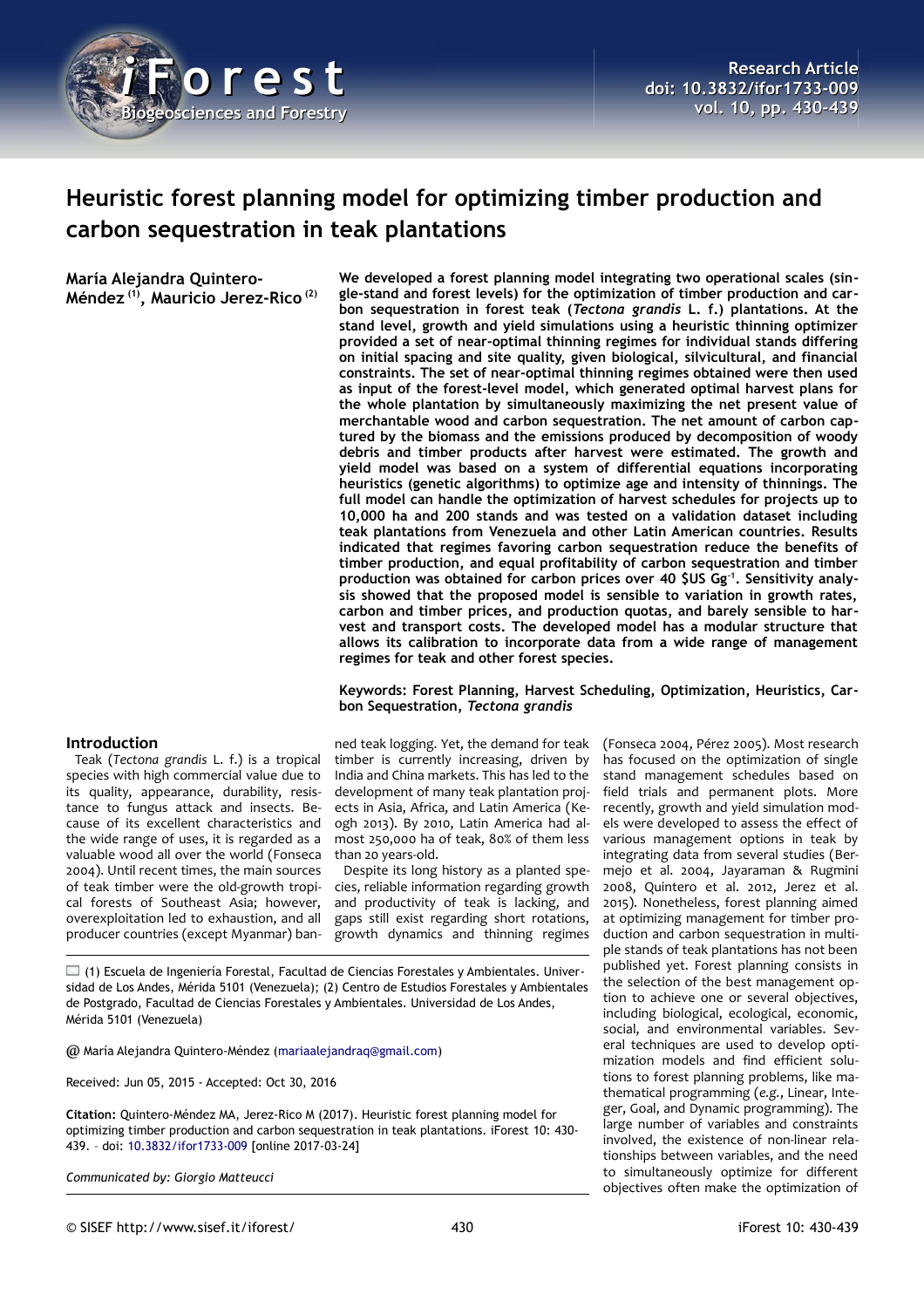models an arduous task. In this case, heuristic techniques can be applied as they can handle the model complexity more efficiently (Bettinger & Chung 2004, Pukkala & Kurttila 2005, Liu et al. 2006). Among these techniques, Simulated Annealing, Genetic Algorithms, Tabu Search, Threshold Accepting, and Ant Colony Algorithms were successfully applied in forest planning (Pukkala & Kurttila 2005, Liu et al. 2006, Zeng et al. 2007, Zhu & Bettinger 2008, Quintero et al. 2011).

Different algorithms use different strategies for seeking the optimal solution through the solution space and various criteria allow to evaluate the quality of the solutions obtained. The maximization of profitability and monetary benefits is usually the optimal solution in industrial forest plantations. However, optimizing for carbon sequestration has lately become a major goal of many forest planning models, due to the significant role of forests in the reduction of atmospheric  $CO<sub>2</sub>$  and climate change mitigation. The adoption of the Kyoto protocol and the creation of carbon markets stimulated the scientific community to focus on the assessment of the  $CO<sub>2</sub>$  amount stored by forest ecosystems, thus bringing this issue to the attention of forest managers. Indeed, carbon uptake is currently considered a new goal of silvicultural management (Pérez et al. 2007).

Many forest planning models that incorporate carbon sequestration as optimization criteria have been reported in the literature (Hoen & Solberg 1994, Diaz-Balteiro & Romero 2003, Backéus et al. 2005, Díaz-Balteiro & Rodriguez 2006, Pohjola & Valsta 2007, Keles & Baskent 2007, Baskent et al. 2008, Bravo et al. 2008, Raymer et al. 2009, Cao et al. 2010). In addition, several models quantifying carbon stored in teak trees have been developed (Cubero & Rojas 1999, Kraenzel et al. 2003, Gera et al. 2011). However, to our best knowledge, no models have been developed for optimizing timber production and carbon sequestration in teak plantations.

The aim of this work was to optimize management plans of multiple-stand teak plantations by developing a heuristic model which simultaneously maximizes financial benefits from timber production and carbon sequestration.

# **Material and methods**

# *Model structure*

The model simulates a teak plantation project comprising many stands differing in age, site quality, and initial spacing. Time of thinning and final harvest for each stand depend on the trade-off between wood production and carbon storage to maximize financial benefits for the project over a planning period of 40 years. Two optimization models working at different planning levels were developed. The first one (sub-model 1) operates at the stand level, and provides a set of "best thinning schedules" for each stand, assuming a fixed final harvest after 30 years. The second model (sub-model 2) operates at the forest level, by choosing for each stand the "best schedules" that maximize financial gains for the whole project, taking into account both carbon and timber goals subject to various constraints. Although the rotation age initially assigned to all stand is 30 years, the forest-level sub-model can modify the optimal harvest age of each stand (*i.e.*, stands could be clear-cut before or after age 30). Single-stand development is simulated by using a yield and growth model, while a second module calculates the carbon budget, comprising storage and emissions [\(Fig. 1\)](#page-1-0).

<span id="page-1-0"></span>

# *Stand-level optimizer (sub-model 1)*

Sub-model 1 generates a set of thinning regimes for each stand with different initial spacing and site quality, and selects a subset of eight "best" thinning schedules, including the "no thinning" option. The objective function maximizes the financial gain, considering at the same time the merchantable timber production and the carbon sequestration in terms of Net Present Value (NPV, in US\$). For each stand, several simulations are done taking into account the desired number of thinnings. The best schedules for each stand are the inputs for sub-model 2.

# *Forest-level optimizer (sub-model 2)*

Sub-model 2 searches for the optimum harvest schedule (Maximum NPV) for the entire plantation, indicating which stands to thin or harvest each year, and considering both timber production and carbon sequestration. The objective function takes into account the incomes from timber and carbon capture, the cost of planting, maintenance, and transport of timber products. Constraints include a yearly timber production goal varying from year to year. In order to consider the additional costs due to spreading of harvest activities (moving personnel and machinery across the planted area), a spatial index seeks for minimizing the displacement of equipment within the plantation, and assumes no spatial adjacency constraints.

# *Growth and yield model*

A whole-stand growth and yield model based on differential equations simulates the stand production by projecting stand variables such as basal area, stand density, average diameter, height, and volume for various combinations of site quality, initial spacing, and thinning regime. Basal area growth is calculated as (eqn. 1):

$$
G_t = G_p \left[ 1 - e^{-k(t - t_o)} \right]^{1/(1-m)}
$$

where *G*<sup>t</sup> is the stand basal area at time *t* (m<sup>2</sup> ha<sup>-1</sup>), *G*<sub>p</sub> is the maximum basal area supported by a given site ( $m<sup>2</sup>$  ha<sup>-1</sup>),  $t<sub>o</sub>$  is the initial time for running the simulations (yrs), *k* and *m* are parameters related to growth rate and scale.

# *Simulation data set*

Top height growth was derived from a site index (base age 16) family of anamorphic curves derived from the Schumacher-.<br>Hall model (Jerez et al. 2011). Stand density was modeled using a simple negative exponential model to account for density-dependent mortality, and a random function that depends on stand age to describe density independent mortality (Jerez et al. 2015). Quadratic diameter growth is an output from basal area and stand density.

Model parameters were estimated based on a data set from trials and permanent/ temporal plots in plantations ranging from 2 to 32-yrs-old and located in the Western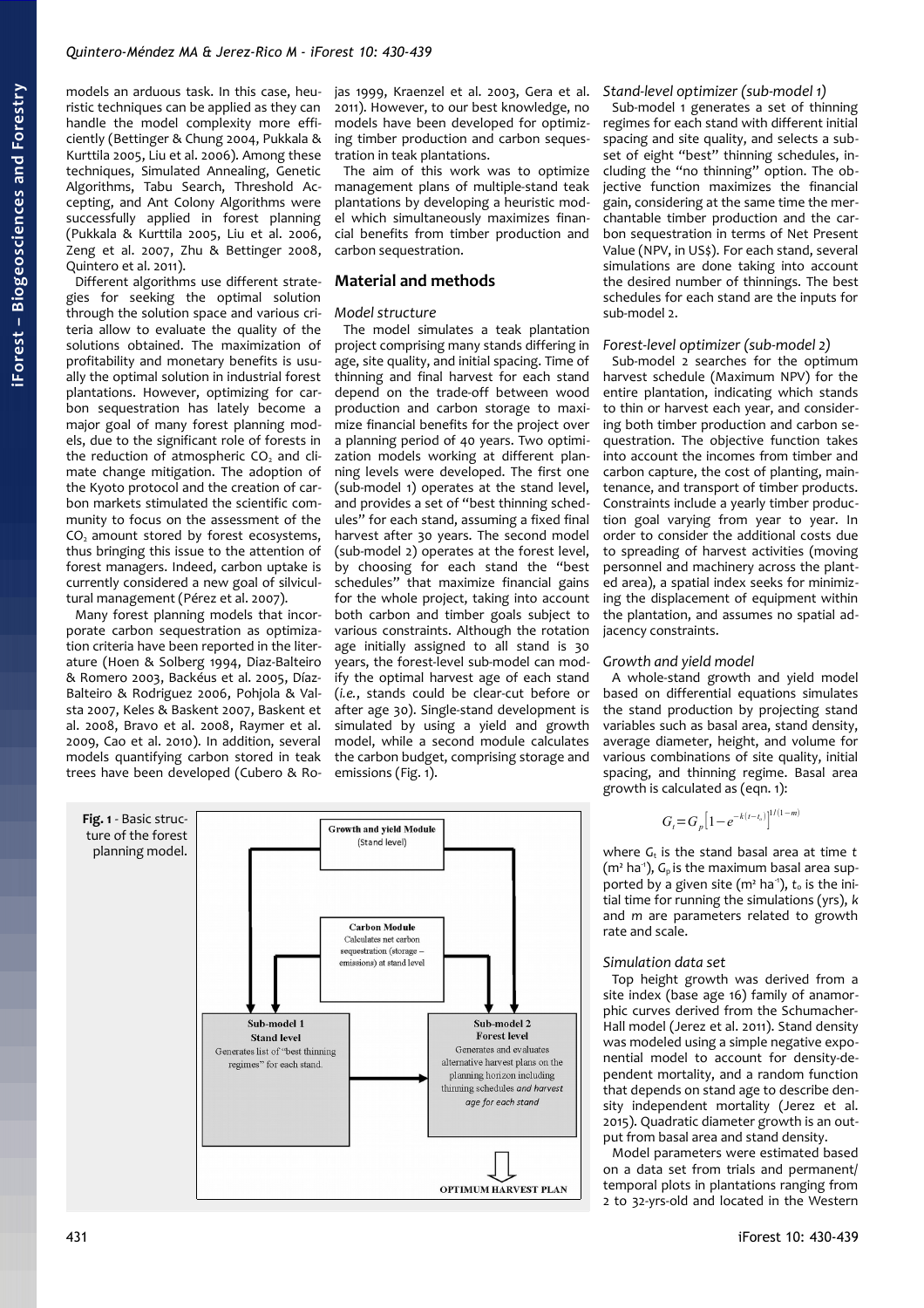Plains of Venezuela (Tab. S1 and Tab. S2 in Supplementary material). Trials and plots were established on adequate climatic conditions for teak, *i.e.*, precipitation 1500- 2000 mm, a dry season of three to four months, average temperature of 26-28 °C; soil of alluvial origin (entisols, inceptisols, alfisols, and entisols), where the physiographic position determines soil physical and chemical properties and drainage. Plantations were different in soil quality, as reflected by the site index equations and management (initial spacing and thinning schedules). Over  $(V_{ob})$  and under bark  $(V_{ub})$ total volumes were estimated for standing trees according to Moret et al. (1998 – eqn.  $2,$  eqn.  $3)$ 

$$
V_{ob} = 0.260 \cdot (d^2 h)^{0.964}
$$
  

$$
V_{ub} = 0.343 \cdot (d^2 h)^{0.934}
$$

where *d* is diameter at breast height (cm) and *h* is the total height (m).

# *Carbon balance*

For each year of the planning horizon, the net carbon balance (*i.e.*, storage minus emissions) for each stand was calculated based on the amount of carbon stored in aboveground and belowground biomass. Carbon emissions during the rotation period included the decomposition of carbon stored in woody and foliage debris remaining in the stand after thinning or harvest, as well as the emissions from decomposition of merchantable products after harvest and processing. The model does not explicitly describe the carbon stored or released from the soil, emissions from harvest operations, products transport (*i.e.*, carbon emitted by trucks and machinery), product recycling, or effects of substituting fossil fuels by wood. Similar approaches were used in other forest planning works (Díaz-Balteiro & Rodriguez 2006, Baskent et al. 2008).

# **Carbon storage from the biomass**

To estimate the stem biomass, the outputs of the growth and yield model were taken as inputs for the sub-model 2. Woody biomass dry weight was assessed from stem timber volume based on the basic density of teak wood  $(0.54 \text{ Mg m}^3 - \text{Pérez})$ & Kakkinen 2005). Further, a biomass expansion factor (1.33) was used to estimate the total aboveground biomass (leaves, branches, and stem) as a function of the stem biomass (Kraenzel et al. 2003). Dry belowground biomass (roots and fine roots) was derived from the aboveground biomass using a shoot-root ratio of 0.16 (IPCC 2005); finally, the carbon content was estimated as a fraction (0.495) of the total dry biomass (see Tab. S3 in Supplementary material).

# **Carbon emissions**

The estimation of carbon emissions from the decomposition of harvest residues (such as roots, branches, stumps, and dead wood) was included in sub-model 2. The rates of carbon emissions generated by the forest products after harvesting or thinning were projected according to product classes: (i) long (i.e. large solid wood products), (ii) medium, and (iii) short duration. According to Hoen & Solberg (1994), carbon emission processes were simulated by considering future carbon emissions as a function of decomposition rates and the organic lifetime of harvested wood products ("anthropogenic" time). According to this model, the removal in each period was assigned to a certain number of final "use categories", each with different emission rates. In the time period *i*+*j, t*he carbon emission *E*ik,i+j from biomass of category *k* removed at time *i* was calculated as follows (eqn. 4):

$$
E_{ik,i+j} = BE_i e_k Q_{k,i+j}
$$

where *BE*<sup>i</sup> is the removed biomass at time *i, e*k is the fraction of removed total biomass assigned to the use category *k*, and *Q*k,i+j is the emission rate of product *k* in the time interval *i+j*, which was calculated as (eqn. 5):

$$
Q_{k,i+j} = \begin{cases} 0 & \text{if } j \le A_{Tk} \\ (1-q_k)^{j-A_{rk}} & \text{if } j > A_{Tk} \end{cases}
$$

where  $A_{TK}$  is the "anthropogenic" time for the use category  $k$ ,  $q_k$  is the annual fraction of decomposition for category *k*, which can be obtained using eqn. 6:

$$
q_k = 1 - 0.1^{1/D_n}
$$

Eqn. 6 implies that the biomass in each category decomposes as a constant proportion of the remaining biomass. For each use category, emission and decomposition will stop when a very tiny fraction (<0.01 MgC ha<sup>-1</sup>) is emitted. Thus, a small fraction of biomass will not further decompose, *e.g.*, soil organic carbon (Hoen & Solberg 1994). In addition, carbon emission patterns are not appreciably affected by carbon mineralization processes.

Seven use categories were considered in the model:  $(1)$  roots;  $(2)$  deadwood;  $(3)$ branches and stumps; (4) bark and debris; (5) short duration wood products (small poles for fencing); (6) midterm duration products (struts and large poles); and (7) long term duration products (sawn timber). Decomposition time  $(D<sub>T</sub>)$  and anthropogenic time  $(A_T)$  were taken from Hoen & Solberg (1994) and are summarized in Tab. S4 (Supplementary material). The proportions of wood products per category for teak trees were taken from Osorio (1997), and are listed in Tab. S5 (Supplementary material).

# *Optimization of the stand-level model*

We developed a restricted optimization model using integer variables to represent ages of thinning, and continuous variables

for thinning intensities (percentages of the stand basal area).

The objective function was (eqn. 7):

$$
Max\ NPV_{total} = NPV_{wood} + NPV_{carbon}
$$

where *NPV*<sub>wood</sub> and *NPV*<sub>carbon</sub> are the net present value (US\$) of merchantable wood and the net present value (US\$) of carbon stored, respectively. The decision variables were: (i) the number of years from planting (year 0) to first thinning, or the number of years between successive thinnings (*A*j), where *j* represents the *j*-th thinning; (ii) the thinning intensity, expressed as the percentage of the stand basal area removed by the *j*-th thinning (*I*j)*.*

The model constraints were (eqn. 8 to egn.  $14$ ):

$$
Go_{i+1} = Gf_i + \Delta G_{i+1,i}
$$
  
\n
$$
Gthin_i = I_i \cdot G_i
$$
  
\n
$$
Gf_i = Go_i - Gthin_i
$$
  
\n
$$
A_1 \ge 5
$$
  
\n
$$
A_j \ge 3 \forall j
$$
  
\n
$$
I_j \ge 25 \forall j
$$
  
\n
$$
A_j = \text{integer } \forall j
$$

where *Go*<sup>i</sup> is the basal area at the beginning of the *i*-th year (m<sup>2</sup> ha<sup>-1</sup>), Gf<sub>i</sub> is the basal area at the end of the *i*-th year (m<sup>2</sup> ha<sup>-1</sup>), *Gthin*<sub>i</sub> is the basal area thinned in the *i*-th year (m<sup>2</sup> ha<sup>-1</sup>) and ΔG<sub>i+1,i</sub> is the current annual increment of basal area (m<sup>2</sup> ha<sup>-1</sup>).

Constraint in eqn. 11 indicates that the minimum age for the first thinning is five year-old. This is a common practice used to obtain a small amount of commercial products. Sometimes thinning is done at age 3 to favor early diameter growth; however, there are no studies indicating that this is a financially optimal decision. Eqn. 12 implies that at least three years must elapse between successive thinnings. From a practical point of view, there are logistical problems to organize and execute thinnings too often. Constraint in eqn. 13 avoids the removal of very few trees in a given thinning, because the growth response of remaining trees would be negligible and the operational costs high.

# *Optimization of the forest-level model*

A binary variable constrained optimization was modeled to achieve the optimum harvest plan. The objective function was (eqn. 15):

$$
Max\ F = NPV_{wood} + NPV_{carbon} + SI
$$

where *NPV*<sub>wood</sub> is the net present value of cash flows incoming during the planning period due to timber harvested, *NPV<sub>carbon</sub>* is the NPV of cash flows due to positive net carbon storage, and *SI* is a "spatial index"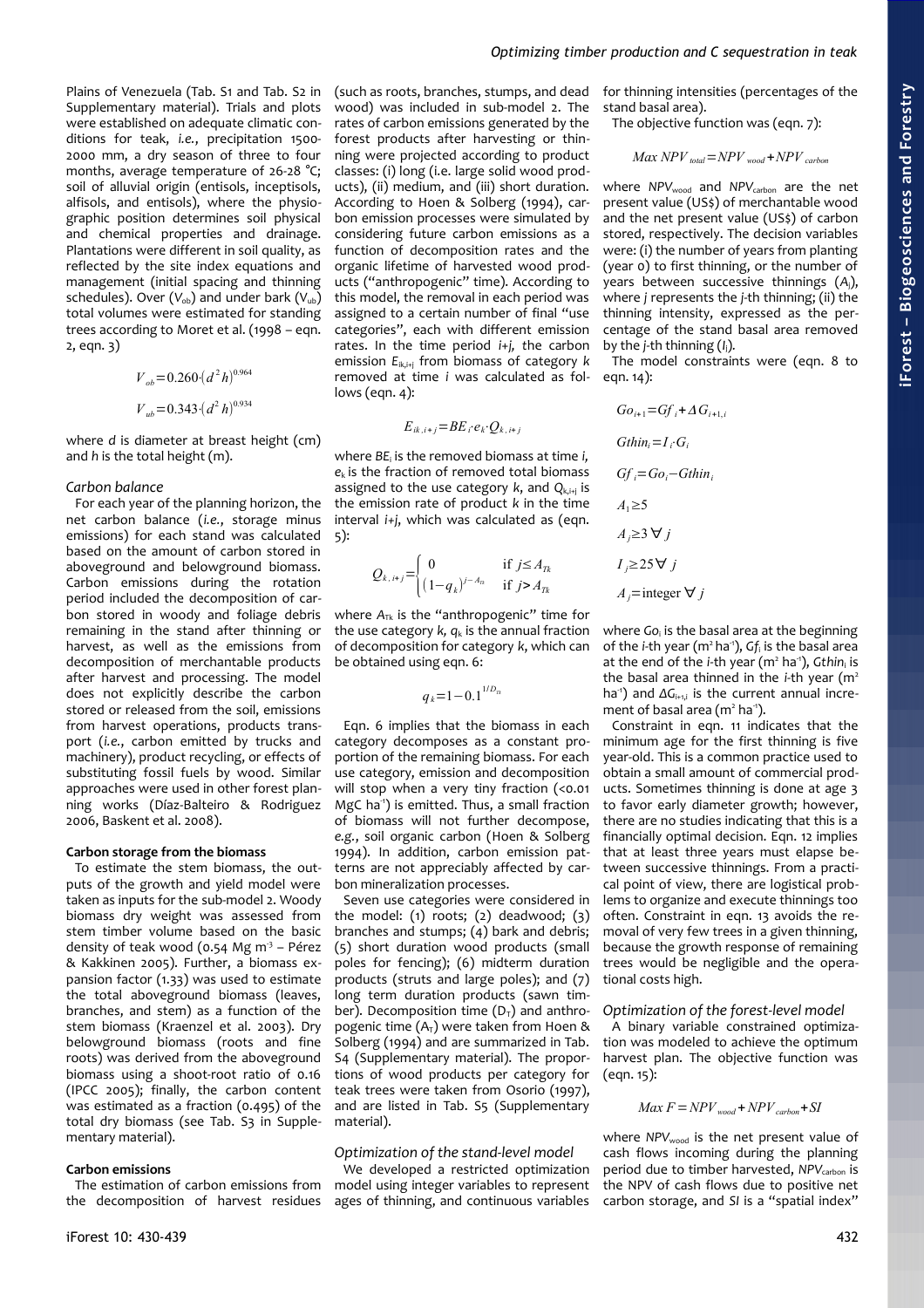that aggregates forest operations, in such a way the stands to be cut at a given time are as close as possible to each other and to the main road.

The net present value of merchantable timber was calculated as follows (eqn. 16):

$$
NVP_{wood} = \sum_{i=1}^{nr} \sum_{j=1}^{m_i} \sum_{k=1}^{a} X_{ij} \cdot \frac{I_{ijk} - C_{ijk}}{(1+r)^k}
$$

where *nr* is the number of stands considered, *m*<sup>i</sup> is the number of alternative management regimes for the stand *i, a* is the number of years of the planning period, *r* is the interest rate. The term *I*<sub>ijk</sub> represent the incomes from timber harvested in the stand *i* for the year *k* when the management regime *j* is applied. These incomes result from multiplying the harvested volume by the price per cubic meter of timber. Prices are for roundwood and vary depending on log average diameter. The term *C*ijk is the total costs for stand *i* in year *k* for a given management *j,* and include the harvest costs which vary according to the extracted volume, costs of stand establishment and tending, and transporting timber to the sawmill.

The net present value of carbon was calculated as follows (eqn. 17):

$$
NPV_{carbon} = P_c \sum_{i=1}^{nr} \sum_{j=1}^{m_i} \sum_{k=1}^{Td} X_{ij} \cdot \frac{F_{ijk} - E_{ijk}}{(1+r)^k}
$$

where  $P_c$  is the carbon price (US\$ Mg<sup>-1</sup> of C), *nr* is the number of stands considered, *m*i is the number of alternative management regimes for stand *i, Td* is the time (years) at which 90% of carbon of the product with the largest organic life span has been emitted to the atmosphere. *F*ijk is the carbon fixed (Mg of C) in the stand *i* in year *k* under the management regime *j*; and *E*ijk is the carbon emitted (Mg of C) by the stand *i* in year *k* if the management regime *j* is applied; and *r* is the interest rate.

The spatial index (*SI*) proposed by Chen & Gadow (2008) was calculated for each year *k* of the planning period (eqn. 18):

$$
SI_{k} = \sum_{i=1}^{nr} \sum_{w=1}^{nr} \frac{R_{iwk}}{d_{iw}}
$$

with  $i \neq w$ , where  $SI_k$  is the spatial index for the year *k, nr* is the number of stands, *R*iwk is a binary variable taking the value of 1 if the stands *i* and *w* are cut in the year *k* and 0 in any other case, *d*iw is the distance between the stands *i* and *w*. Thereafter, the *SI*'s for all years were added up to obtain a *SI* for the harvest plan (eqn. 19):

$$
SI = P_{ie} \sum_{k=1}^{a} SI_k
$$

where  $P_{ie}$  is the weight or penalty imposed to the *SI* for balancing its value with *NPV*<sub>wood</sub> and *NPV*<sub>carbon</sub> in the objective function, and *a* is the number of years of the planning period.

The decision variables (*X*ij) were binary variables taking the value of 1  $(X_{ii} = 1)$  when the management regime *j* is assigned to the stand *i*, and  $X_{ii}$  =0 otherwise.

Management regime was defined based on initial spacing, thinning regime, and the final harvest age. Thinning ages and intensities were determined by sub-model 1 depending on the planting year of stands and the age of last thinning, which must be done at least three years before the final harvest. The constraints were (eqn. 20 to 22):

$$
\sum_{i=1}^{n r} \sum_{\substack{j=1 \ j=1}}^{m_i} V E_{ijk} \ge CP_k
$$
  

$$
\sum_{j=1}^{m_i} X_{ij} = 1
$$
  

$$
x_{ij} = (0,1)
$$

with *k* = 1, 2, ..., *a*; *i* = 1, 2, …, *nr*; and *j* = 1, 2, …, *m*i, where *nr* is the number of stands, *m*<sup>i</sup> is the number of alternative regimes for stand *i, VE*ijk is the volume harvested from the stand *i* in year *k* under the *j*-th management regime,  $CP_k$  is the timber production quote for year *k* and *a* is the number of years of the planning period.

Constraint in eqn. 20 refers to the annual quota of timber. Constraint in eqn. 21 implies that a given stand can undergo only a unique management regime. Constraint in eqn. 22 indicates that decision variables must be binary.

# *Optimization techniques and implementation*

The existence of nonlinear relationships among integer and continuous decision variables, and the model structure make extremely difficult to solve the above equations with classic mathematical techniques; therefore, heuristic techniques were used.

For solving sub-model 1, we used Genetic Algorithms (GA), a robust and efficient technique successfully applied to find optimal or close-to-optimal solutions when exact methods are difficult to implement (Dréo et al. 2006). To obtain the best thinning regimes for each stand, we developed a GA using a roulette wheel selection, two point crossover, and mutation of the solutions.

An optimization algorithm based on Simulated Annealing (SA) was incorporated in sub-model 2 in order to search for the best management plans at the forest level. The SA technique has been previously applied to forest harvest planning (Pukkala & Kurttila 2005, Liu et al. 2006, Quintero et al. 2010, 2011), and has proven to achieve solutions very close to a mathematical optimum. The SA algorithm uses random initial solutions and a geometric cooling schedule. We implemented the model in Visual Basic 2010.

#### *Study case*

#### **Description and assumptions**

We used the data set obtained from teak plantations in Venezuela (described above) to simulate a teak plantation covering

10,000 ha and comprising 200 stands (50 ha each). Simulated stands differed in initial spacing, with 100 stands having an initial density (D<sub>i</sub>) of 1600 trees ha<sup>1</sup> (2.5×2.5) m) and the remaining 100 stands having  $D_i$  $= 1111$  trees ha<sup>-1</sup> (3.0×3.0 m). Moreover, the simulated stands differed in site quality: for each type of initial spacing, 50 stands were assigned to site quality  $I(SQ I)$ , with a site index of 27 m (base age 16 years) and maximum basal area  $(G_p = 37.5 \text{ m}^2 \text{ ha}^3)$ , while 50 stands were assigned to site quality II (SO  $II - site$  index = 24 m;  $G_p$  = 32.0 m<sup>2</sup> ha<sup>-1</sup>).

The planning project spanned 40 years, from initial planting of the first stand until the final harvest of the last stand. Stand planting took place in the first ten years of the project (0 to 10). The timber goal was to obtain merchantable wood from logs ≥ 20 cm in diameter. At the end of the planning period (40 years), all stands should have been harvested. We assumed that stands were not replanted after harvest, thus allowing for secondary vegetation to recover and some teak trees to re-sprout; however, the additional carbon sequestration of these abandoned stands was not considered in the project.

A different associated transport cost (in US\$ m<sup>3</sup>) was assigned to each stand, depending on its distance from the sawmill. Roundwood prices were assigned according to diameter classes (between 53 and 400 US\$  $m^3$  – see Tab. S6 in Supplementary material), and base carbon price was 10 US\$ Mg<sup>-1</sup> of C, as commonly used in financial analyses (Álvarez 2009).

# **Optimization objectives**

Three alternative management scenarios were set with the objective of maximizing: (A) total NPV for merchantable timber production only; (B) total NPV for both timber and carbon sequestration; (C) total NPV for carbon sequestration only.

#### **Sensitivity analysis**

We carried out a three-stage sensitivity analysis for scenario B only (Timber production + C sequestration). The stage 1 consisted of a sensitivity analysis for individual stands (sub-model 1). The magnitude of changes in the optimal solution was analyzed considering changes in harvest costs, interest rates, growth rates, timber prices, and carbon prices. Sensitivity was tested for: (i) growth rate  $(k)$  at intervals of  $\pm$  1%, within a biologically reasonable range (*e.g.*, possible increase in growth rates due to fertilization); (ii) thinning and harvest costs between  $\pm$  10 and  $\pm$  50% from the base value (14.24 US\$ m<sup>3</sup>) at 10% intervals; (iii) interest rate from 2 to 14 % (base value 10%), which is the common range of discount rates in forestry projects; (iv) price carbon increments of 20, 30, 40, 50, 100, 150, and 200 US\$ Mg<sup>-1</sup>; and (v) differences in timber prices per cubic meter due to log dimensions. The price of teak timber depends largely on log size and age, as large logs with a high proportion of heartwood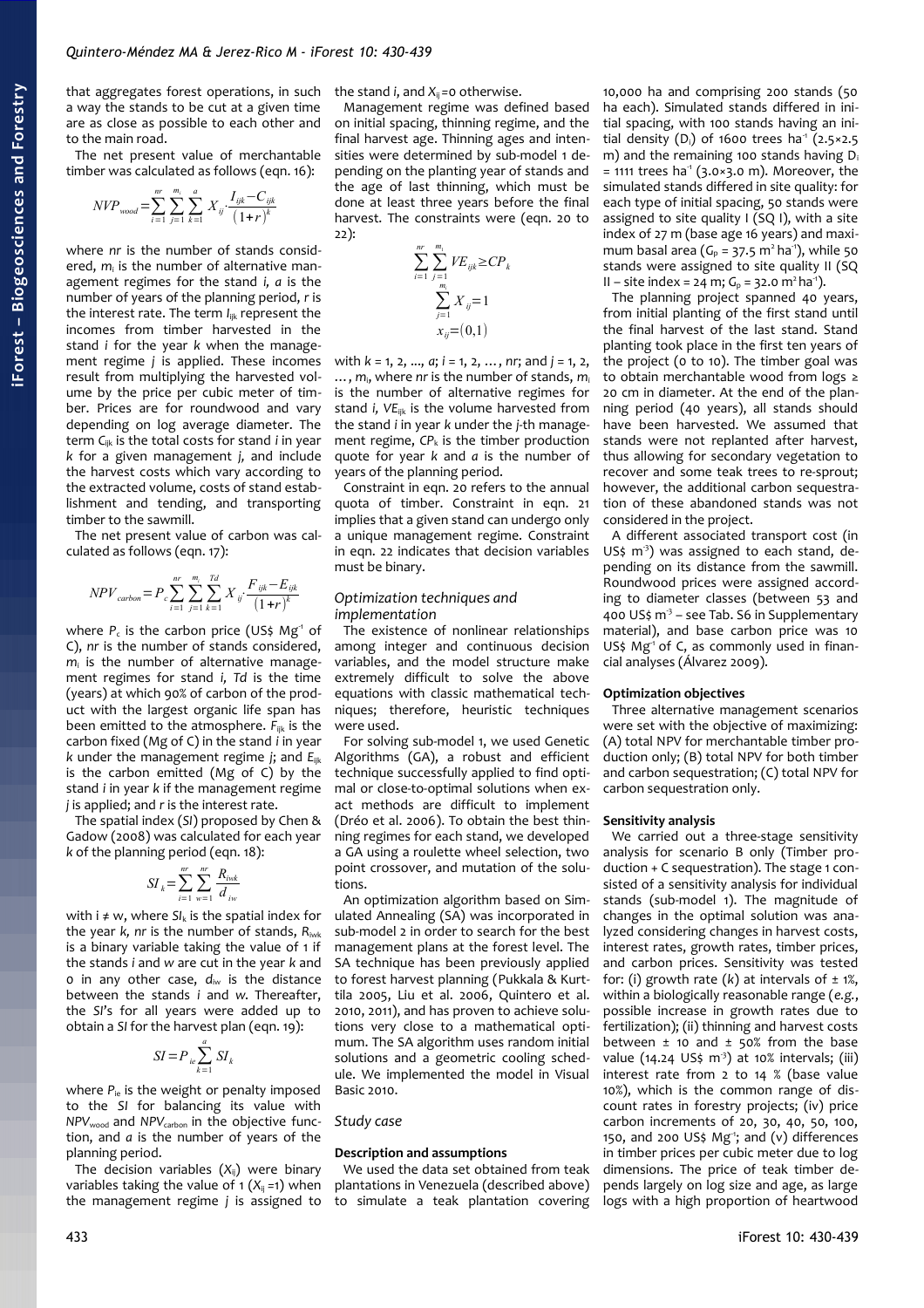are best for teak products (*e.g.*, furniture, plywood). For young teak plantations, wood quality and log dimensions are highly correlated. Four scenarios were considered: (1) all diameter classes have the same price in US\$ m-3 (*i.e.*, no premium for large diameter logs); (2) logs with diameter (d) ≥ 25 cm are twice the value of logs 10  $\leq$  d  $\leq$  25 cm; (3) logs with  $d \ge 25$  cm are three times the value of 10  $\le$  d  $\le$  25 cm logs; and (4) logs with size  $d \leq 10$  cm have no value as timber product.

At stage 2 we carried out a sensitivity analysis for changes at forest level considering the sensitivities obtained in stage 1 (stand level), as changes in the optimal solution at stand level propagate to the forest level changing the optimum harvest plan. If no changes occurred at the stand level for a given variable, then the sensitivity analysis was carried out at the forest level for that variable. Finally, in stage 3 we carried out an additional sensitivity analysis at forest level, but considering only forestlevel input variables such as transport costs from the stands to external roads and production quotas. Transport costs were changed from the base costs up to ±50%, at 10% intervals for each of the four categories. We tested the model sensitivity to modifications of the annual production quota by raising or lowering the quota in certain periods (Tab. S7 in Supplementary material).

# *Model validation*

Bettinger et al. (2009) proposed a classification of validation approaches for forest planning models according to problem particularities, model complexity, and availability of exact solutions. We carried out a "level 2" validation (known as "self-validation") by assessing the robustness of the solution through a statistical approach. Using this method, a sample set of solutions is required, each having a different objective function value easily obtainable from heuristics using stochastic processes such as simulated annealing and genetic algorithms (Bettinger et al. 2009). This type of validation is considered appropriate when a well-understood heuristic technique is applied to a new management problem, as it is our case.

The above validation approach was carried out at both stand and forest levels for the scenario of simultaneously optimizing timber production and carbon sequestration (scenario B). Fifty runs at each planning level were done and the optimum NPV and its basic statistics were recorded.

# **Results**

# *Stand level*

The developed model simulated the best thinning regimes for each stand according to initial spacing and site quality under the optimization scenarios. For those scenarios that included timber production, either alone (scenario A) or combined with car<span id="page-4-2"></span>**Tab. 1** - Net present value (NPV) of the best thinning regimes for teak stands (initial density: 1600 trees ha<sup>-1</sup>; Site quality: I; Rotation age: 30) for scenarios: A (wood production only); B (wood production and carbon sequestration); C (carbon sequestration only). (NT): number of thinnings for each regime. For each thinning, the age (years) and the percentage of removed basal area (in parentheses) are reported.

| Scenario | <b>NT</b> |          | <b>NPV</b> |           |                          |                  |
|----------|-----------|----------|------------|-----------|--------------------------|------------------|
|          |           | First    | Second     | Third     | <b>Fourth</b>            | $(US$ ha-1)$     |
| A/B      | 0         |          |            |           |                          | A: 7100; B: 1390 |
| A/B      |           | 9(79.9)  |            |           |                          | A: 6290; B: 6780 |
| A/B      | 2         | 5(55.8)  | 14(53.7)   |           |                          | A: 8980; B: 9470 |
| A/B      | 3         | 5(46.5)  | 10(47.7)   | 19 (29.0) | $\overline{\phantom{0}}$ | A: 9090; B: 9580 |
| A/B      | 4         | 8(44.6)  | 16(25.6)   | 20(47.7)  | 25(26.7)                 | A: 7900; B: 8470 |
|          | 0         |          |            |           |                          | 680              |
|          |           | 27(27.9) |            |           |                          | 672              |
|          | 2         | 23(25.2) | 27(25.7)   |           |                          | 670              |
|          | 3         | 20(26.2) | 24 (27.4)  | 27(48.1)  |                          | 666              |
|          | 4         | 17(26.0) | 21(25.4)   | 24(36.3)  | 27 (39.0)                | 651              |

bon sequestration (scenarios B), the best thinning regimes were the same, but they differed only in the magnitude of  $NPV_{total}$ , which was larger when both objectives were considered. On the other hand, when NPVcarbon was the only optimization/maximization goal (scenario C), thinnings were prescribed at later ages and lower intensities. For example, for scenario  $A (D_i = 1600$ trees ha<sup>-1</sup>, SQ = 1, harvest age =  $30$ , the best thinning regime for scenarios A and B consisted of three thinnings at ages 5, 10, and 19, removing 46.5%, 47.7%, and 29% of the total basal area, respectively [\(Tab. 1\)](#page-4-2). Contrastingly, when the goal was carbon sequestration (scenario C), the best option was no thinning.

# *Forest level*

We ran the model to obtain the optimal harvest sequence for 200 stands during the planning period under the proposed scenarios. For each year, the model indicated which stands should be thinned or harvested to maximize the expected benefits. Again, the simulated  $NPV_{total}$  value obtained for the scenario B (both optimization criteria) was higher than those obtained for either scenario A (maximizing timber production) or scenario C (maximizing carbon sequestration) alone. In addition, there were no changes in the optimal harvest sequence between scenarios A and B.

The average rotation age obtained by optimizing for NPVwood was shorter than that obtained by maximizing for  $NPV_{carbon}$ only [\(Tab. 2\)](#page-4-1). Moreover, the majority of the best thinning regimes obtained by the model consisted of two or three thinnings [\(Tab. 3\)](#page-4-0). When the objective was to maximize NPV<sub>carbon</sub>, the number of thinnings decreased. In this case, 62 (31%) out of 200 stands were not thinned, and for most stands two thinnings or less were required [\(Tab. 3\)](#page-4-0).

For the base scenarios (*i.e.*, base prices for timber and carbon), the  $NPV_{total}$  value obtained by maximizing for NPVwood almost doubled the NPV<sub>total</sub> value obtained by max-imizing for NPV<sub>carbon</sub> [\(Tab. 4\)](#page-5-0). Maximizing only for NPV<sub>carbon</sub> increased NPV<sub>carbon</sub> by 3.47 US\$ millions, while NPVwood decreased by 22.95 US\$ millions. Hence, when the maximization of NPV<sub>carbon</sub> was the sole objective

<span id="page-4-1"></span>**Tab. 2** - Rotation age for stands under optimal planning schedules for each management scenario: (A) Wood production; (B) Wood production + carbon sequestration; (C): Carbon sequestration.

| Scenario | Clearcut age (years) |     |     | Clearcut stands<br>$(age < 25$ years) |      | Clearcut stands<br>(age $\geq$ 25 years) |      |
|----------|----------------------|-----|-----|---------------------------------------|------|------------------------------------------|------|
|          | Average              | Min | Max |                                       | %    |                                          | %    |
| A and B  | 27.2                 | 20  | 38  | 61                                    | 30.5 | 139                                      | 69.5 |
|          | 30.5                 | 20  | 39  | 25                                    | 12.5 | 175                                      | 87.5 |

<span id="page-4-0"></span>**Tab. 3** - Number of stands with a given number of prescribed thinnings under the optimization scenarios: (A) wood production only; (B) wood production + carbon sequestration; (C): carbon sequestration only.

| Scenario |    |    |    |    |  |       |
|----------|----|----|----|----|--|-------|
|          |    |    |    |    |  | Total |
| A and B  | ንር | 39 | 55 | לל |  | 200   |
|          |    | 39 | 38 |    |  | 200   |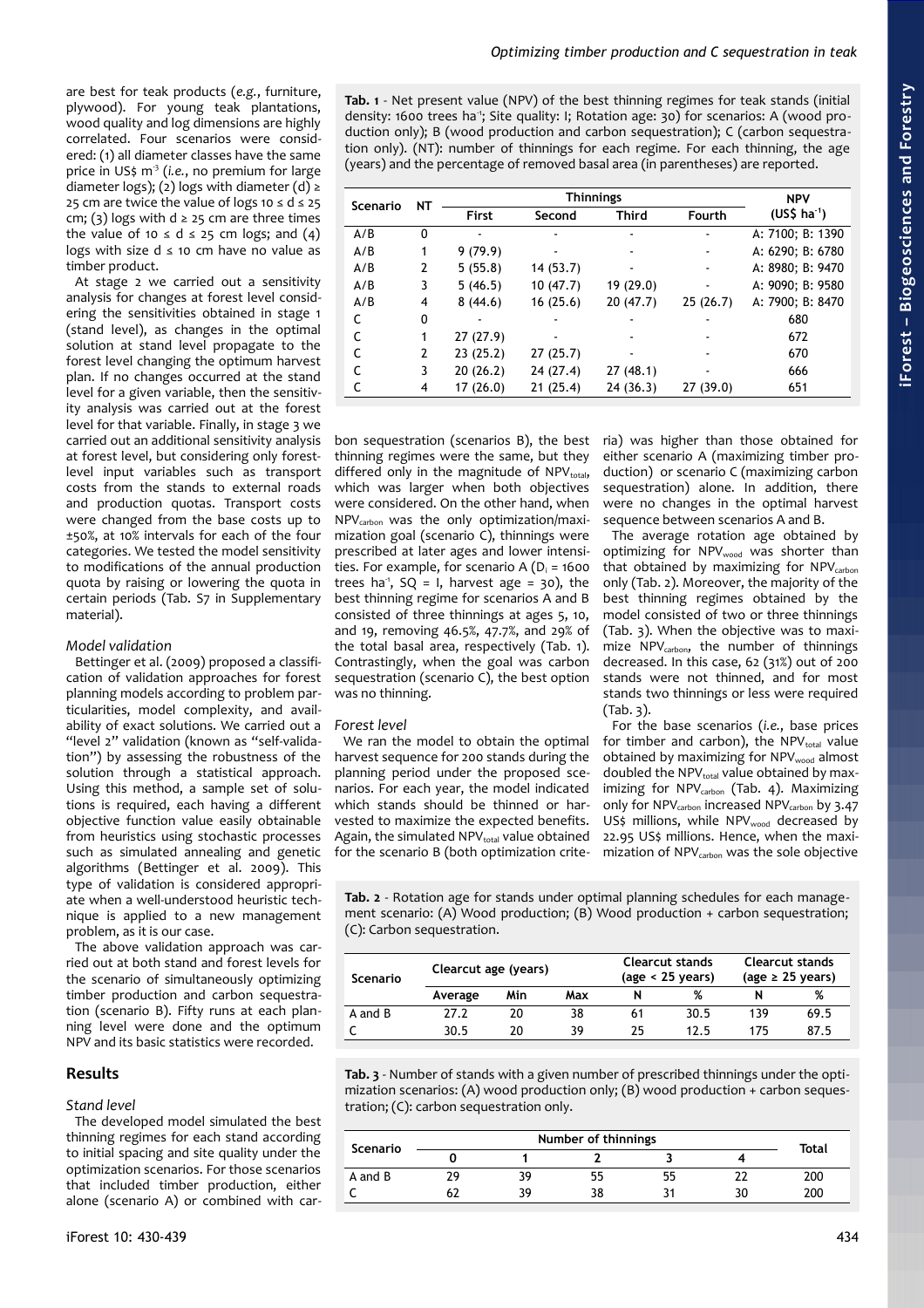<span id="page-5-0"></span>**Tab. 4** - Net present value for wood (NPV<sub>wood</sub>) and carbon sequestration (NPV<sub>carbon</sub>) according to optimization objectives.

|                                      | <b>Optimization objectives</b> | <b>Difference</b>       |                |  |
|--------------------------------------|--------------------------------|-------------------------|----------------|--|
| <b>NPV</b>                           | Wood<br>production             | Carbon<br>sequestration | (US\$ million) |  |
| NPV <sub>wood</sub> (US\$ million)   | 31.03                          | 8.08                    | $-22.95$       |  |
| NPV <sub>carbon</sub> (US\$ million) | 8.47                           | 11.94                   | $+3.47$        |  |
| <b>Total NPV</b>                     | 39.50                          | 20.04                   | -              |  |



<span id="page-5-2"></span>**Fig. 2** - Dynamics of net carbon storage (from total accumulated biomass). Average life cycle of carbon stored as wood in standing trees, forest products, and harvest residues for a 10,000 ha teak plantation under the base optimization scenarios (maximum NPV criteria). Carbon price 10 US\$ Mg<sup>1</sup>of C and timber prices between 53 and 400 US\$  $m<sup>3</sup>$  according to log size categories (Tab. S6 in Supplementary material). (Scenario 1): maximizing NPV for carbon sequestration (green dashed line); (scenario 2): maximizing NPV of wood production only (orange dashed line); (scenario 3): Maximizing NPV of wood and carbon simultaneously (brown line).

of the teak plantation project, the potential benefits of wood production predicted by the model decreased by 73.9%. Contrastingly, maximizing NPVwood as the sole objective decreased the predicted benefits from carbon sequestration by 29%. Thus, given the base scenarios and the model assumptions, it seems not attractive to manage teak plantations with the only aim of carbon sequestration.

The developed model provided estimates of the carbon stored in standing trees, died trees, forest products, harvest residues, and woody debris for each year of the planning period [\(Fig. 2\)](#page-5-2). As expected, the quantity of carbon stored through the 40 years of the planning period were higher when maximizing for NPV<sub>carbon</sub> (eqn. 17), as compared with scenarios that included wood production. Under this scenario, the

<span id="page-5-1"></span>**Tab. 5** - Sensitivity analysis for selected variables. Data indicate the ranges in which the optimal solution (harvest patterns) is modified with respect to the base solution.

| Variable / Parameter   | Model sensitive to<br>changes (range) | Model not sensitive<br>to changes (range) |  |
|------------------------|---------------------------------------|-------------------------------------------|--|
| Basal area growth rate | [0.10, 0.25]                          | None                                      |  |
| Harvest cost           | None                                  | [7.12, 21.36] US\$ $\text{m}^3$           |  |
| Interest rate          | >10%                                  | ~< 10%                                    |  |
| Wood prices            | All scenarios                         | No scenarios                              |  |
| Carbon price           | $\geq$ 40 US\$ Mg <sup>-1</sup> of C  | $[0, 40]$ US\$ Mg <sup>-1</sup> C         |  |
| Transport cost         | None                                  | All scenarios                             |  |
| Production quotas      | Scenarios 1-4                         | Scenarios 5-8                             |  |

model tended to minimize the number and intensity of thinnings, and to delay the thinnings and final harvest ages to defer the beginning of C emissions. In other words, the model favored net C storage to increase the value of the objective function, by avoiding large C emissions due to cutting operations, as emissions due to mortality of standing trees were small.

In our model, at the year 40 all stands not harvested during the project life were cut  $(76,879 \text{ m}^3 \text{ in the A-B scenarios, and})$  $273,600$  m<sup>3</sup> in scenario C), thus the largest part of the carbon previously sequestered was kept as merchantable products and as debris from harvest and wood processing. In scenario C (max NPVcarbon), the amount of carbon stored remained larger until year 69, because the final harvest was much larger than in scenario A, but as short to medium duration products. On the other hand, in scenario A (max NPVwood), the total amount of C stored as harvested products was lower, but as long duration products. In both scenarios, the remaining fraction of carbon returned to the atmosphere, according to decomposition and anthropogenic times for products and debris; hence, the curve for scenario C decreased gradually [\(Fig. 2\)](#page-5-2). Likewise, during this period, emissions before year 40 continued according to the assumed decomposition rates. After that year, most C stored in short and medium duration products has been released back to the atmosphere. Thus, the total carbon that remains stored in scenario C is the largest, because it comprises long duration products. After year 116 almost all C has been released, remaining a small fraction that never decomposes or is incorporated into the soil as organic C (Hoen & Solberg 1994). Consequently, the curves for scenarios A and B were similar [\(Fig. 2\)](#page-5-2).

# *Sensitivity analysis*

The model was very sensitive to changes in growth rates of basal area and in timber prices, as very small changes generated different optimum harvest plans. In addition, the model was sensitive to changes in interest rates by changing the optimal solutions in terms of thinning regimes and harvest ages [\(Tab. 5\)](#page-5-1). Nevertheless, for interest rates between 6 and 10% the optimum harvest plan did not change. Regarding carbon prices, the sensitivity analysis indicated that the optimal solution (harvest plan) changed when the prices reached 40 US\$ Mg<sup>-1</sup> C. In such case, the optimum thinning ages occurred later and thinning intensities were lower.

Changes in allowable production quotas for the whole project modified the optimal harvest plan. When annual quotas were raised from five to 10,000 m<sup>3</sup> between the years 7 and 20 (scenarios 1, 2, 3 – Tab. S7 in Supplementary material), the optimum harvest plan changed because thinning regimes and final harvest for each stand changed to meet the new quotas. When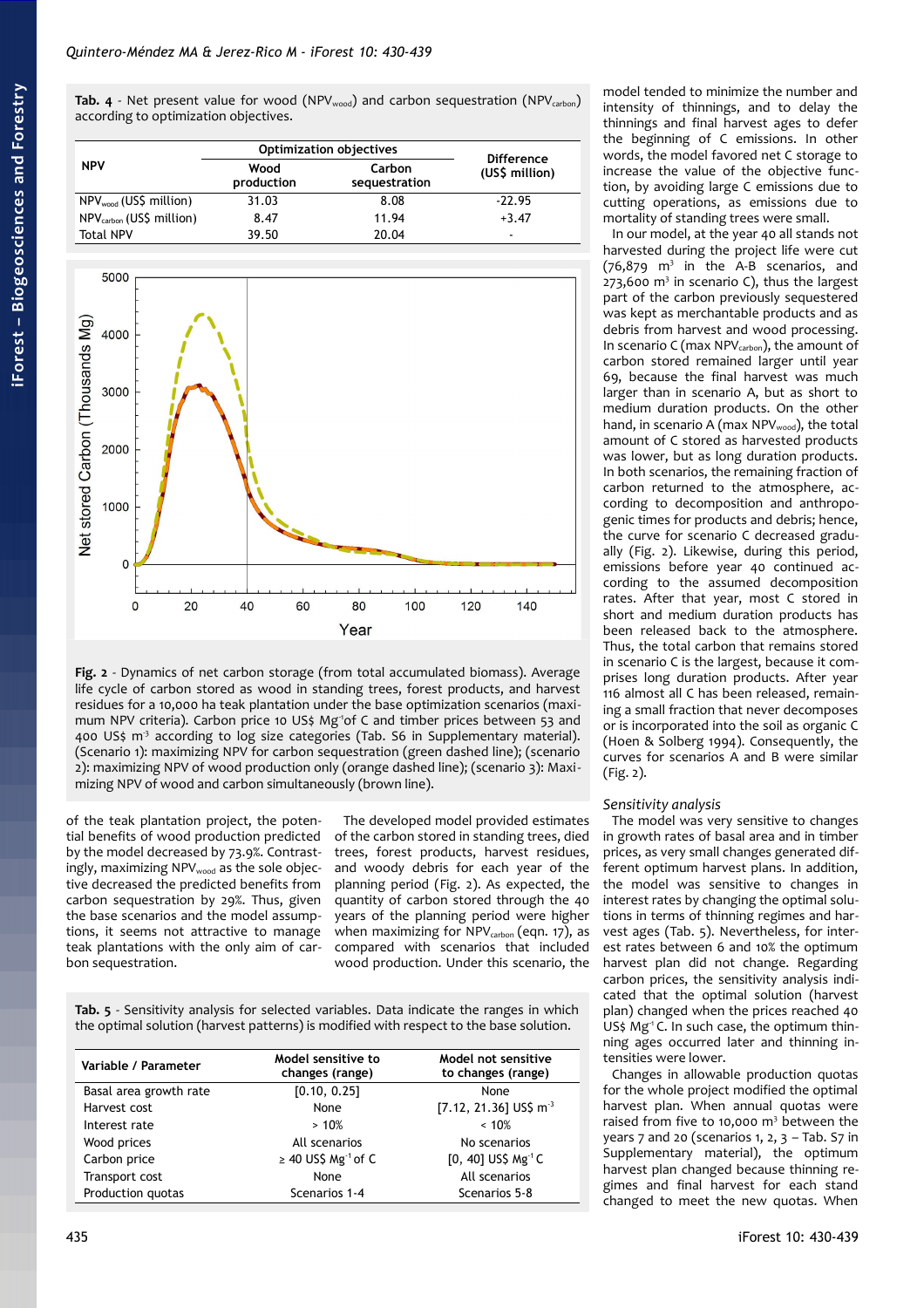the quota for years 21-40 rose from 60 to  $65,000$  m<sup>3</sup>, an optimal solution could not be found. For scenarios where production quotas were reduced (scenarios 5, 6, 7, 8 – Tab. S7 in Supplementary material), the optimal solutions were the same as the base scenario; yet, volume yield per year surpassed the assigned annual quotas. Changes in harvest and transport costs did not change the optimal solution, thus the proposed model is not sensitive within the range of changes assumed for these variables.

# *Model validation*

To validate the model, descriptive statistics for a sample of 50 solutions for the thinning regime sub-model (stand level) were produced considering one to four thinnings [\(Tab. 6\)](#page-6-0). In all cases, the lowest  $NPV_{total}$  differed by less than 28% from the maximum NPV (optimum). The percent difference between the lowest and highest NPV increased when more thinnings were carried out, indicating that the genetic algorithm was more precise when only one or two thinnings were prescribed (6.9 and 14.5%, respectively). Furthermore, the variability of the solutions was larger in scenarios with more thinnings. This could happen because there are two types of decision variables: integer variables (representing thinning age) and continuous variables (representing thinning intensity); hence, an infinite number of combinations does exist. As more variables were included in the model, its complexity increased reducing the precision of the genetic algorithm.

At forest level, model validation showed that the difference between the highest and lowest NPV was 4.68 % [\(Tab. 6\)](#page-6-0). Thus, there is a strong confidence that the value obtained by just one model run falls within 5% of the best solution, therefore indicating a satisfactory performance of the simulated annealing algorithm. In addition, the small percent difference between the best value and the average value supports the robustness of the heuristic technique applied. The coefficient of variation of solutions produced for the forest level model (sub-model 2) was lower than that for the stand level sub-model [\(Tab. 6\)](#page-6-0).

# **Discussion**

The model proposed in this study simulates a full teak plantation project at the stand and forest levels and provides a optimized harvest plan by identifying which stands to thin or harvest each year in order to both maximize the benefits and meet the operating constraints. The simulation carried out in this study (200 stands, 10,000 ha) was solved by the model in a few seconds. The results obtained were satisfactory, considering the model complexity, assumptions and constraints. For example, for maximizing NPVwood, the model increased the number of thinnings and their intensities to favor larger diameter growth and logs with higher value as sawn timber.

<span id="page-6-0"></span>**Tab. 6** - Model validation. Net present value (NPV) statistics from 50 runs for the stand-level model and for the forest-level model. Study case: 10,000 ha teak plantation project. Statistics for NPV are: average, minimum (Min), maximum (Max), standard deviation (SD) in thousand US\$; and coefficient of variation in percentage (CV); (D1): percentage difference between the maximum value and the minimum value; (D2): percentage difference between the average and the maximum value; (NT): number of thinnings.

| <b>Statistics</b> |          | Forest level |          |          |          |
|-------------------|----------|--------------|----------|----------|----------|
|                   | $NT = 1$ | $NT = 2$     | $NT = 3$ | $NT = 4$ |          |
| Average           | 6.55     | 8.83         | 8.70     | 7.12     | 38185.53 |
| Min               | 6.32     | 8.10         | 7.29     | 6.13     | 39500.00 |
| Max               | 6.78     | 9.47         | 9.58     | 8.47     | 37649.18 |
| SD                | 0.20     | 0.37         | 0.47     | 0.52     | 384.99   |
| C٧                | 3.12     | 4.18         | 5.40     | 7.23     | 1.01     |
| D <sub>1</sub>    | 6.87     | 14.48        | 23.95    | 27.67    | 4.68     |
| D <sub>2</sub>    | 3.53     | 6.76         | 9.14     | 15.90    | 3.33     |

Moreover, the simulated dynamics of the stand variables (diameter, basal area, stand density) were within the expected limits for acceptable quality teak stands in terms of both growth and yield (Bermejo et al. 2004, Pérez & Kanninen 2005). Model sensitivity analysis indicated that stand growth rates and timber prices strongly influence optimal management plans obtainable, while interest rates, carbon price, and annual production goals had a lesser influence. Transport and plantation management costs appeared to have a low impact on the optimization of management plan. Chiari et al. (2008) found similar results when analyzed the sensitivity of a linear programming model for a large eucalyptus plantation project devoted to pulpwood production in Venezuela.

plied to optimize harvest plans in teak plantations by maximizing wood production and/or carbon sequestration as separate objectives or simultaneously. According to the model results, for a price of 10 US\$ Mg<sup>-1</sup> of C and the current timber prices (53-400 US\$  $m<sup>3</sup>$ , depending on log diameter) there were no differences in cutting patterns (best thinning regimes and optimal harvest plan) between the scenario optimizing timber production (scenario A) and that maximizing both wood production and C sequestration (scenario B). This is because timber prices were much higher than the market carbon prices. The lack of differences between the above scenarios can be explained because the model is not sensitive to changes in C prices between 0 and 40 US\$  $Mg^1$  [\(Tab. 5\)](#page-5-1). C prices above 40 US\$  $Mg<sup>-1</sup>$  could make teak plantations for car-

The proposed model can be usefully ap-



<span id="page-6-1"></span>**Fig. 3** - Dynamics of net carbon storage under scenarios of wood production only (dark green dashed line), wood + carbon sequestration (40 US\$ Mg<sup>-1</sup> – brown solid line); wood + carbon sequestration (100 US\$ Mg<sup>-1</sup> – orange dotted line), wood + carbon sequestration (150 US\$ Mg<sup>-1</sup> – green dashed line). Timber prices are reported in Tab. S6 (Supplementary material).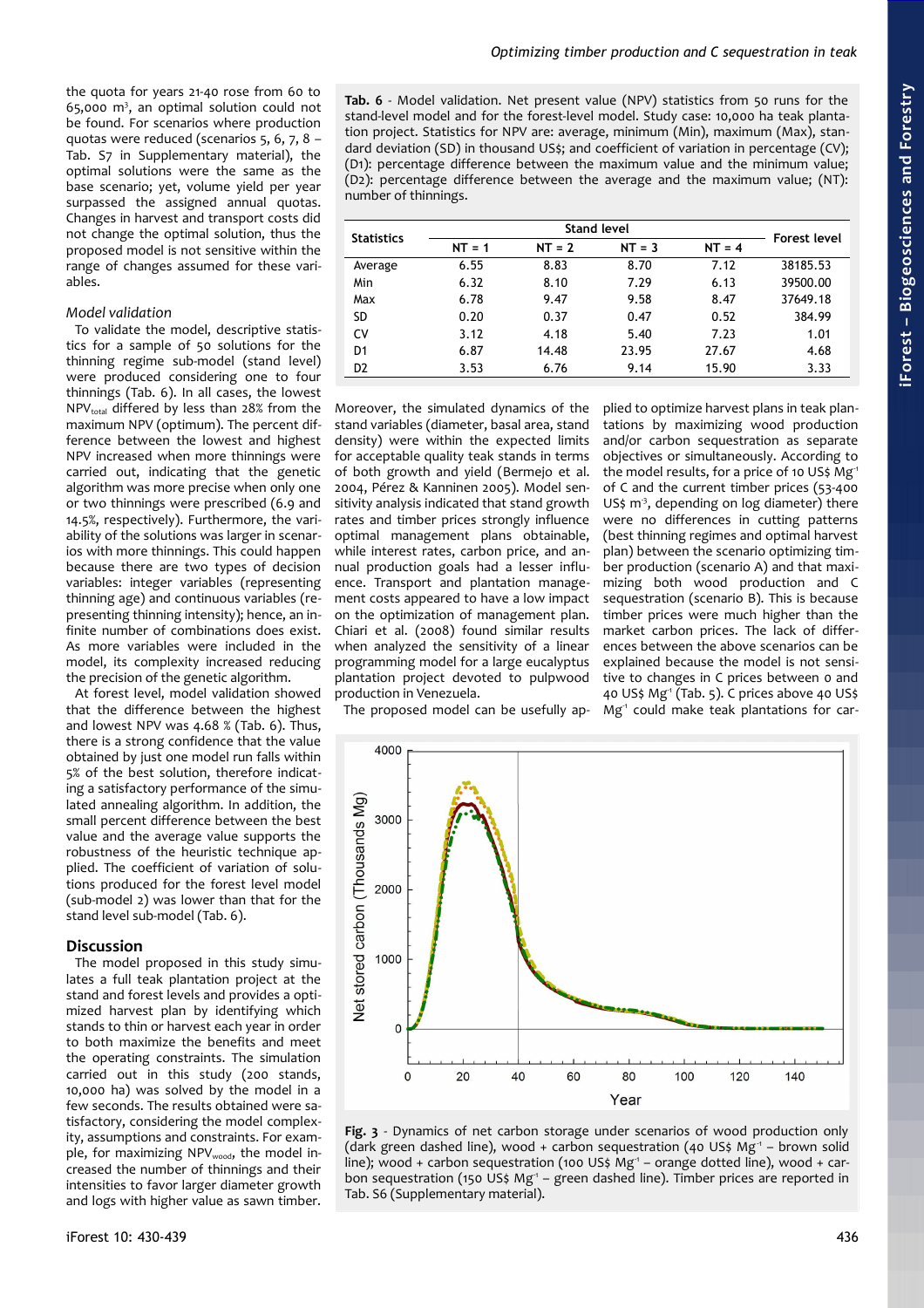bon sequestration a more profitable option. Further, larger C prices could allow stocking larger C amounts before harvest, thus changing the harvest patterns and the net C storage curves between the afore-mentioned scenarios [\(Fig. 3\)](#page-6-1).

When maximization of  $NPV$ <sub>carbon</sub> was set as the only management goal in the model, the generated harvest plans had lesser, later, and lower intensity thinnings, as well as longer rotations. Raymer et al. (2009) found similar results analyzing several management strategies for increasing the benefits from carbon sequestration in a forestland in Norway. Likewise, Bateman & Lovett (2000) suggested to avoid thinnings for increasing carbon sequestration of plantations. Similarly, other authors found that carbon sequestration in plantations can be increased by delaying the final harvest (Liski et al. 2001, Pussinen et al. 2002, Kaipanen et al. 2004). Therefore, the management regime may influence the capacity of a forest plantation to sequester carbon.

The simulations carried out revealed that maximizing for  $NPV_{carbon}$  C stock in the plantation was larger until year 69 as compared to scenarios maximizing NPVwood; however, for the latter scenarios a larger fraction of C remained stored in long duration products until the year 116.

Our results showed that implementing management plans to favor carbon sequestration reduce the economic benefits from timber production, and *vice-versa*, indicating that these objectives are in conflict, which is consistent with previous studies (Backéus et al. 2005, Raymer et al. 2009, Nepal et al. 2012). According to the model's results, with C prices of US\$ 10 Mg<sup>-1</sup> managing teak plantations for carbon sequestration only is not attractive, because of the high market value of teak timber. For other tropical species with lower timber value used in plantations, such as pine or eucalyptus, optimizing for carbon sequestration could be more attractive, especially if environmental concerns are important. In such cases, considerations on the land value could be more critical to determine the feasibility of implementing carbon sequestration projects.

Our results suggest that teak has a good potential for carbon storage due to its fast growth and wood durability. Additional benefits could be obtained from C sequestration only by optimizing the NPVwood, as long as C prices are below 40 US\$ Mg<sup>1</sup>. Managing teak projects as infinite rotation plantations would transform them in permanent carbon sinks, also increasing their capacity for soil carbon storage.

Most teak plantations, especially in Latin America, are small to medium size privateowned projects (*i.e.*, 3,000-10,000 ha) made by several stands of different age, site quality, and extension. In addition, they are planned for limited time horizons (*e.g.*, 30-40 years) and for only one rotation. Although the present study is based on simulations, such characteristics are similar to those implemented in the proposed model. However, the information required to model teak plantation management is mainly limited by two reasons: (i) companies are not willing to make public information on operational activities; and (ii) more than 80 % of teak plantations in Latin America are less than 20 years old (De Camino & Morales 2013), thus no company has completed the first rotation.

Although our model is calibrated on teak trees growing in the Venezuelan Western Plains (alluvial soils), growth and yield performances of teak stands are comparable with those observed in other countries, like Brazil, Mexico, Colombia, Ecuador, and other states of Central America, in terms of growth rates, mean annual increments (8- 20 m<sup>3</sup> ha<sup>1</sup> yr<sup>1</sup>), yield, and financial results for a given site index. Moreover, volume and yield tables from Venezuela have been successfully extrapolated to other countries. However, we caution to extrapolate our results to Asian or African Countries, or to clonal plantations under intensive management. Furthermore, as the growth and yield model used is based on the basal area, its calibration to more site specific conditions and management regimes can be done with no risk of obtaining unrealistic results. Finally, the modular structure of the proposed model allows for changes in the growth and yield model without affecting the other model components.

So far, the high prices of high quality teak timber has reduced the need of harvest optimization techniques for increasing efficiency in timber production and planting operations. As many teak plantations are reaching commercial ages in Latin America, timber supply could exceed the demand, thus lowering timber prices. Further, certification of sustainability is increasingly required on the market for timber products from plantation projects, which implies many environmental requirements. In addition, many projects receive subsidies in their initial phases and are subject to enter the incipient carbon market. Thus, optimizing carbon sequestration and timber production in teak plantations is going to be crucial in the upcoming years.

# **Conclusions**

In this study, a model was developed for optimizing both thinning regimes in individual teak stands and the harvest plan for the whole plantation, aimed at simultaneously maximizing timber production and carbon sequestration. The adopted modeling approach allowed the integration of both stand and forest planning levels. At the stand level, we approached the stockingregime optimization problem using a heuristic model based on Genetic Algorithms. Production curves were generated according to stand characteristics by a forest stand growth and yield simulator. At forest level, we used a simulated annealing heuristic technique to determine optimal harvest ages and assign an appropriate thinning regime to each stand matching the annual production quotas.

The proposed harvest planning model may help managing small to large scale teak plantations, by providing information on plantation growth and yield, and considering the impact of stocking and harvest regimes. The possibility of quickly running and examining several potential harvest plans under various scenarios makes the model useful as a starting point for designing management plans, fieldwork task assignments, road construction, and equipment displacement.

# **Acknowledgements**

This work was supported by the *Consejo de Desarrollo Científico, Humanístico, Tecnológico y de las Artes* (CDCHTA), Universidad de Los Andes (ULA), Mérida, Venezuela [Grant FO-705-11-01-B] and by the *Genética and Silvicultura* Research Team, *Instituto de Investigaciones para el Desarrollo Forestal*, ULA. We are grateful to Dr. Thomas J. Dean, Dr. Lawrence W. Vincent, Dr. Magdiel Ablan and Dr. Miguel Acevedo. We also thank two anonymous reviewers for their useful comments and advices.

# **References**

- Álvarez S (2009). Optimización de la plantación forestal considerando la captura de carbono en bosque de pino-encino en la sierra Suárez, Oaxaca, México [Optimizing the plantation forest considering carbon capture in the pine-oak forest in Suárez range, Oaxaca, México]. Universidad Politécnica de Madrid, Escuela Técnica Superior de Ingeniero de Montes, Madrid, Spain, pp. 174. [in Spanish]
- Backéus S, Wikströn P, Lämås T (2005). A model for regional analysis of carbon sequestration and timber production. Forest Ecology and Management 216: 28-40. - doi: [10.1016/j.foreco.](http://dx.doi.org/10.1016/j.foreco.2005.05.059) [2005.05.059](http://dx.doi.org/10.1016/j.foreco.2005.05.059)
- Baskent EK, Keles S, Yolasigmaz HA (2008). Comparing multipurpose forest management with timber management, incorporating timber, carbon and oxygen values: a case study. Scandinavian Journal of Forest Research 23: 105-120. - doi: [10.1080/02827580701803536](http://dx.doi.org/10.1080/02827580701803536)
- Bateman IJ, Lovett AA (2000). Estimating and valuing the carbon sequestered in softwood and hardwood trees, timber products and forest soils in Wales. Journal of Environmental Management 60: 301-323. - doi: [10.1006/jema.20](http://dx.doi.org/10.1006/jema.2000.0388) [00.0388](http://dx.doi.org/10.1006/jema.2000.0388)
- Bermejo I, Cañellas I, San Miguel A (2004). Growth and yield models for teak plantations in Costa Rica. Forest Ecology and Management 189: 97-110. - doi: [10.1016/j.foreco.2003.07.031](http://dx.doi.org/10.1016/j.foreco.2003.07.031)
- Bettinger P, Chung W (2004). The key literature of, and trends in, forest-level management planning in North America, 1950-2001. International Forest Review 6: 40-50. - doi: [10.1505/ifor.](http://dx.doi.org/10.1505/ifor.6.1.40.32061) [6.1.40.32061](http://dx.doi.org/10.1505/ifor.6.1.40.32061)
- Bettinger P, Sessions J, Boston K (2009). A review of the status and use of validation procedures for heuristics used in forest planning. International Journal of Mathematical and Computational Forestry and Natural-Resource Sciences 1: 126-137. [online] URL: [http://search.](http://search.proquest.com/openview/0d684ca546b2aece749d3ebf6ac13479/1)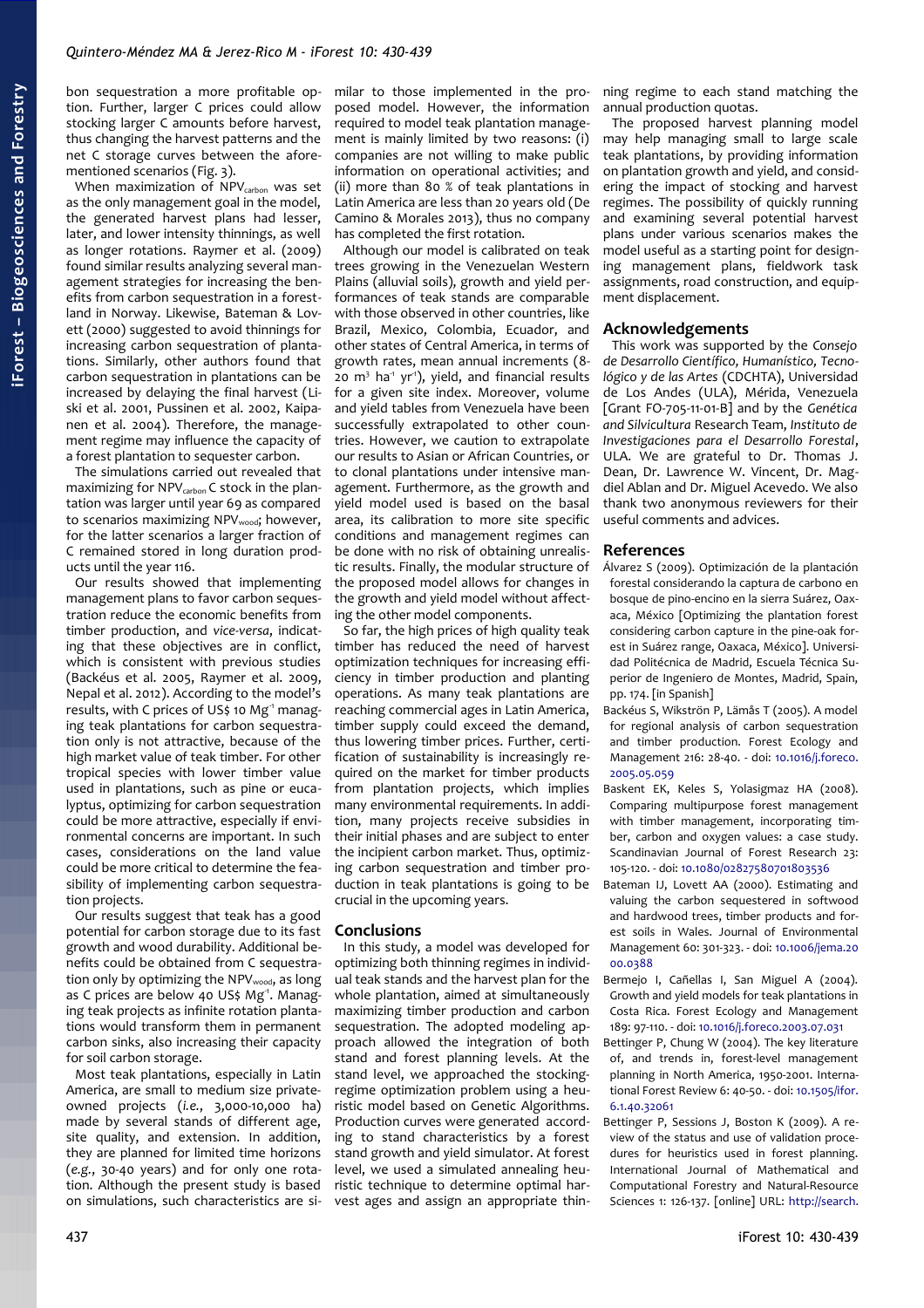# [proquest.com/openview/0d684ca546b2aece74](http://search.proquest.com/openview/0d684ca546b2aece749d3ebf6ac13479/1) [9d3ebf6ac13479/1](http://search.proquest.com/openview/0d684ca546b2aece749d3ebf6ac13479/1)

- Bravo F, Bravo-Oviedo A, Diaz-Balteiro LD (2008). Carbon sequestration in Spanish Mediterranean forests under two management alternatives: a modeling approach. European Journal of Forest Research 127: 225-234. - doi: [10.1007/s10342-007-0198-y](http://dx.doi.org/10.1007/s10342-007-0198-y)
- Cao T, Valsta L, Mäkelä A (2010). A comparison of carbon assessment methods for optimizing timber production and carbon sequestration in Scots pine stands. Forest Ecology and Management 260: 1726-1734. - doi: [10.1016/j.foreco.20](http://dx.doi.org/10.1016/j.foreco.2010.07.053) [10.07.053](http://dx.doi.org/10.1016/j.foreco.2010.07.053)
- Chen BW, Gadow KV (2008). Combining spatial and other objectives in forest design. Forestry Studies 48: 30-40. - doi: [10.2478/v10132-011-005](http://dx.doi.org/10.2478/v10132-011-0053-2) [3-2](http://dx.doi.org/10.2478/v10132-011-0053-2)
- Chiari R, Carrero O, Jerez M, Quintero MA, Stock J (2008). Modelo preliminar para la planficación del aprovechamiento en plantaciones forestales industriales en Venezuela [Preliminary harvest planning model for industrial forest plantations in Venezuela]. Interciencia 33: 802-809. [in Spanish]
- Cubero J, Rojas S (1999). Fijación de carbono en plantaciones de melina (*Gmelina arborea* Roxb.), teca (*Tectona grandis* L. f.) y pochote (*Bombacopsis quinata* Jacq.) en los cantones de Hojancha y Nicoya, Guanacaste, Costa Rica [Carbon fixation in melina (*Gmelina arborea* Roxb.), teak (*Tectona grandis* L. f.) and pochote (*Bombacopsis quinata* Jacq.) plantations in the cantons of Hojancha and Nicoya, Guanacaste, Costa Rica]. Escuela de Ciencias Ambientales, Facultad de Ciencias de la Tierra y el Mar, Universidad Nacional, Heredia, Costa Rica, pp. 95. [in Spanish]
- De Camino R, Morales JP (2013). La Teca en América Latina [Teak in Latin America]. In: "Plantaciones de Teca, Mitos y Realidades" [Teak plantations, Myths and realities] (De Camino R, Morales JP eds). CATIE, Costa Rica, pp. 30-41. [in Spanish]
- Díaz-Balteiro LD, Rodriguez L (2006). Optimal rotations on *Eucalyptus* plantations including carbon sequestration - A comparison of results in Brazil and Spain. Forest Ecology and Management 229: 247-258. - doi: [10.1016/j.foreco.20](http://dx.doi.org/10.1016/j.foreco.2006.04.005) [06.04.005](http://dx.doi.org/10.1016/j.foreco.2006.04.005)
- Diaz-Balteiro L, Romero C (2003). Carbon captured as a new instrument in forest management: some implications. Scientia Forestalis 63: 103-114. [online] URL: [http://www.sifloresta.](http://www.sifloresta.ufv.br/handle/123456789/17335) [ufv.br/handle/123456789/17335](http://www.sifloresta.ufv.br/handle/123456789/17335)
- Dréo J, Pétrowski A, Siarry P, Taillard E (2006). Metaheuristics for hard optimization. Springer-Verlag, Berlin, Germany, pp. 369. [online] URL: [http://books.google.com/books?id=l-acEfdFZ1M](http://books.google.com/books?id=l-acEfdFZ1MC) [C](http://books.google.com/books?id=l-acEfdFZ1MC)
- Fonseca W (2004). Manual de productores de teca (*Tectona grandis* L. f) en Costa Rica [Manual for teak producers in Costa Rica]. Web site. [in Spanish] [online] URL: [http://www.fonafifo.](http://www.fonafifo.com/text_files/proyectos/ManualProductoresTeca.pdf) [com/text\\_files/proyectos/ManualProductoresT](http://www.fonafifo.com/text_files/proyectos/ManualProductoresTeca.pdf) [eca.pdf](http://www.fonafifo.com/text_files/proyectos/ManualProductoresTeca.pdf)
- Gera N, Gera H, Bisht NS (2011). Carbon sequestration potential of selected plantation interventions in Terai region of Uttarakhand. Indian Forester 137: 273-289. [online] URL: [http://](http://www.indiaenvironmentportal.org.in/files/carbonsequesteration.pdf) [www.indiaenvironmentportal.org.in/files/carbo](http://www.indiaenvironmentportal.org.in/files/carbonsequesteration.pdf)

# [nsequesteration.pdf](http://www.indiaenvironmentportal.org.in/files/carbonsequesteration.pdf)

Hoen HF, Solberg B (1994). Potential and economic efficiency of carbon sequestration in forest biomass through silvicultural management. Forest Science 40: 429-351. [online] URL: [http://www.ingentaconnect.com/content/saf/fs](http://www.ingentaconnect.com/content/saf/fs/1994/00000040/00000003/art00006) [/1994/00000040/00000003/art00006](http://www.ingentaconnect.com/content/saf/fs/1994/00000040/00000003/art00006)

IPCC (2005). Orientación de buenas prácticas para uso de la tierra, cambio de uso de la tierra y silvicultura. Programa del IPCC sobre inventarios nacionales de gases de efecto invernadero [Best practices orientation for land use, land use change and silviculture. IPCC Program on greenhouse gas national inventories]. World Meteorological Organization, Geneva, Switzerland, pp. 628. [in Spanish]

Jayaraman K, Rugmini P (2008). Optimizing management of even-aged teak stands using growth simulation model: a case study in Kerala. Journal of Tropical Forest Science 20: 19-28. [online] URL: [http://www.jstor.org/stable/2361](http://www.jstor.org/stable/23616484) [6484](http://www.jstor.org/stable/23616484)

- Jerez M, Carrero O, Moret Y, Quevedo A, Macchiavelli R (2011). Curvas de índice de sitio basadas en modelos mixtos para plantaciones de teca (*Tectona grandis* L. F.) en los llanos de Venezuela [Site index curves based on mixed models for teak (*Tectona grandis* L. F.) plantations in the Venezuelan plains]. Agrociencia 45: 135-145. [in Spanish]
- Jerez M, Quintero M, Quevedo A, Moret A (2015). Simulador de crecimiento y secuestro de carbono para plantaciones de teca en Venezuela: una aplicación en SIMILE [Growth and carbon sequestration simulator for teak plantations in Venezuela: an application in SIM-ILE]. Bosque 36: 519-530. [in Spanish] - doi: [10.4067/S0717-92002015000300018](http://dx.doi.org/10.4067/S0717-92002015000300018)
- Kaipanen T, Liski J, Pussinen A, Karjalainen T (2004). Managing carbon sinks by changing rotation length in European forests. Environmental. Science and Policy 7: 205-219. - doi: [10.1016/](http://dx.doi.org/10.1016/j.envsci.2004.03.001) [j.envsci.2004.03.001](http://dx.doi.org/10.1016/j.envsci.2004.03.001)
- Keles S, Baskent EZ (2007). Modeling and analyzing timber production and carbon sequestration values of forest ecosystems: a case study. Polish Journal of Environmental Studies 16: 473- 479.
- Keogh RM (2013). La teca y su importancia económica a nivel mundial [Teak and its economic importance at the world level]. In: "Plantaciones de Teca, Mitos y Realidades" (De Camino R, Morales JP eds). CATIE, Costa Rica, pp. 8- 28. [in Spanish]
- Kraenzel M, Castillo A, Moore T, Potvin C (2003). Carbon storage of harvest-age teak (*Tectona grandis*) plantations, Panamá. Forest Ecology and Management 173: 213-225. - doi: [10.1016/](http://dx.doi.org/10.1016/S0378-1127(02)00002-6) [S0378-1127\(02\)00002-6](http://dx.doi.org/10.1016/S0378-1127(02)00002-6)
- Liski J, Pussinen A, Pingoud K, Mäkipää T, Karjalainen T (2001). Which rotation is favorable for carbon sequestration? Canadian Journal of Forest Research 31: 2004-2013. - doi: [10.1139/x01-](http://dx.doi.org/10.1139/x01-140) [140](http://dx.doi.org/10.1139/x01-140)
- Liu G, Han S, Zhao X, Nelson JD, Wang H, Wang W (2006). Optimisation algorithms for spatially constrained forest planning. Ecological Modelling 194: 421-428. - doi: [10.1016/j.ecolmodel.20](http://dx.doi.org/10.1016/j.ecolmodel.2005.10.028) [05.10.028](http://dx.doi.org/10.1016/j.ecolmodel.2005.10.028)
- Moret AY, Jerez M, Mora A (1998). Determinación de ecuaciones de volumen para planta-

ciones de teca (*Tectona grandis* L.) en la unidad experimental de la Reserva Forestal Caparo, Estado Barinas - Venezuela [Determining volume equations for teak plantations (*Tectona grandis* L.) in the experimental unit of the Caparo Forest Reserve, Barinas State - Venezuela] Revista Forestal Venezolana 42: 41-50. [in Spanish]

- Nepal P, Grala RK, Grebner DL (2012). Financial feasibility of increasing carbon sequestration in harvested wood products in Mississippi. Forest Policy and Economics 20: 16-24. - doi: [10.1016/j.](http://dx.doi.org/10.1016/j.forpol.2012.01.011) [forpol.2012.01.011](http://dx.doi.org/10.1016/j.forpol.2012.01.011)
- Osorio O (1997). Regímenes de espesura y sus efectos en la rentabilidad de teca (*Tectona grandis* L.f) en Caparo, Venezuela [Stocking regimes and their effects in teak (*Tectona grandis* L. f) profitability in Caparo, Venezuela]. Universidad de Los Andes, Facultad de Ciencias Forestales y Ambientales, Centro de Estudios Forestales y Ambientales de Postgrado, Mérida, Venezuela, pp. 98. [in Spanish]
- Pérez LD (2005). Stand growth scenarios for *Tectona grandis* plantations in Costa Rica. Academic Dissertation, University of Helsinki, Finland, pp. 77.
- Pérez LD, Kanninen M (2005). Stand growth scenarios for *Tectona grandis* plantations in Costa Rica. Forest Ecology and Management 158: 103- 115. - doi: [10.1016/j.foreco.2005.02.037](http://dx.doi.org/10.1016/j.foreco.2005.02.037)
- Pérez S, Jand R, Rubio A (2007). Modelización del secuestro de carbono en sistemas forestales: efecto de la elección de especie [Modeling of carbon sequestration in forest systems: effect of species selection]. Ecología 21: 341-352. [in Spanish]
- Pohjola J, Valsta L (2007). Carbon credits and management of Scots pine and Norway spruce stands in Finland. Forest Policy and Economics 9: 789-798. - doi: [10.1016/j.forpol.2006.03.012](http://dx.doi.org/10.1016/j.forpol.2006.03.012)
- Pukkala T, Kurttila M (2005). Examining the performance of six heuristic search techniques in different forest planning problems. Silva Fennica 39: 67-80. [online] URL: [http://www.](http://www.metsantutkimuslaitos.fi/silvafennica/full/sf39/sf391067.pdf) [metsantutkimuslaitos.fi/silvafennica/full/sf39/sf](http://www.metsantutkimuslaitos.fi/silvafennica/full/sf39/sf391067.pdf) [391067.pdf](http://www.metsantutkimuslaitos.fi/silvafennica/full/sf39/sf391067.pdf)
- Pussinen A, Karjalainen T, Mäkipää T, Valsta L, Kellomäki S (2002). Forest carbon sequestration and harvests in relation to applied rotation lengths under different climate and nitrogen deposition scenarios. Forest Ecology and Management 158: 103-115. - doi: [10.1016/S0378-1127](http://dx.doi.org/10.1016/S0378-1127(00)00675-7) [\(00\)00675-7](http://dx.doi.org/10.1016/S0378-1127(00)00675-7)
- Quintero MA, Jerez M, Ablan M (2010). Métodos heurísticos en la planificación del manejo forestal: un ejemplo de aplicación [Heuristics methods for forest management planning]. Revista Forestal Venezolana 54: 183-194. [in Spanish]
- Quintero MA, Jerez M, Ablan M (2011). Evaluación de tres técnicas heurísticas para resolver un modelo de planificación del aprovechamiento en plantaciones forestales industriales [Evaluating three heuristic techniques for solving a harvest planning model for industrial forest plantations]. Interciencia 36: 348-355. [in Spanish]
- Quintero MA, Jerez M, Flores J (2012). Modelo de crecimiento y rendimiento para plantaciones de teca (*Tectona grandis* L.) usando el enfoque de espacio de estados [Growth and yield model for teak plantations (*Tectona gran-*